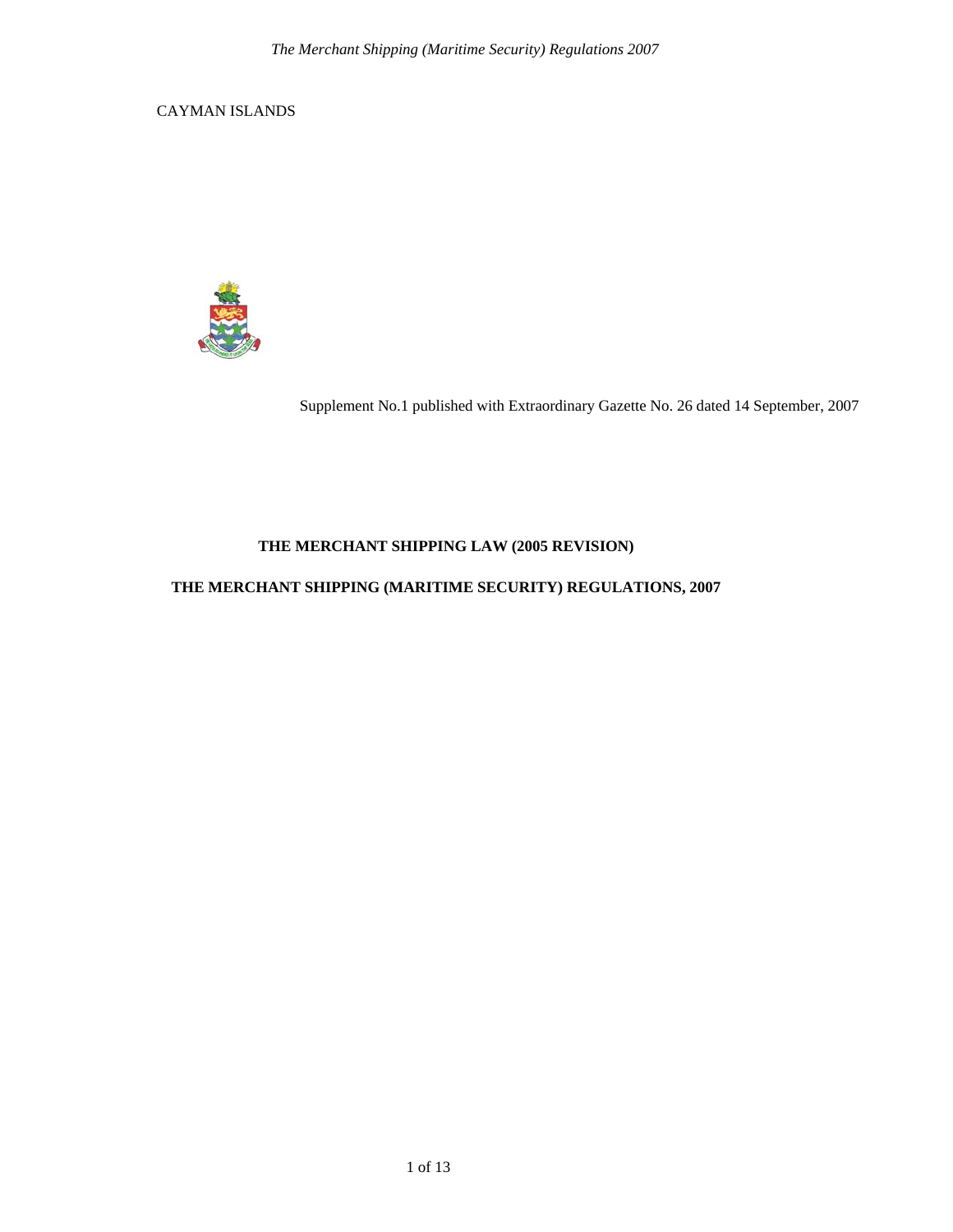#### **ARRANGEMENT OF REGULATIONS**

- <span id="page-1-0"></span>1. [Citation](#page-2-0)
- 2. [Interpretation](#page-2-1).
- 3. [Application.](#page-2-2)
- 4. [Application of the Safety Convention and the ISPS Code](#page-3-0).<br>5. Master's discretion and Company's responsibilities.
- [Master's discretion and Company's responsibilities.](#page-3-1)
- 6. [Security alert system.](#page-4-0)
- 7. [Ship security assessments.](#page-4-1)
- 8. [Ship security plans.](#page-4-2)
- 9. [Verification and certification.](#page-6-0)
- 10. [Ships' records.](#page-7-0)
- 11. [Continuous synopsis records.](#page-7-1)
- 12. [Company security officers.](#page-8-0)
- 13. [Ship security officers.](#page-8-1)
- 14. [Training.](#page-8-2)
- 15. [Security levels.](#page-9-0)
- 16. [Declarations of security.](#page-9-1)
- 17. [Control of ships in port.](#page-9-2)
- 18. [Cayman Islands ships intending to enter foreign ports.](#page-10-0)
- 19. [Supplementary.](#page-10-1)
- 20. [Offences and penalties.](#page-10-2)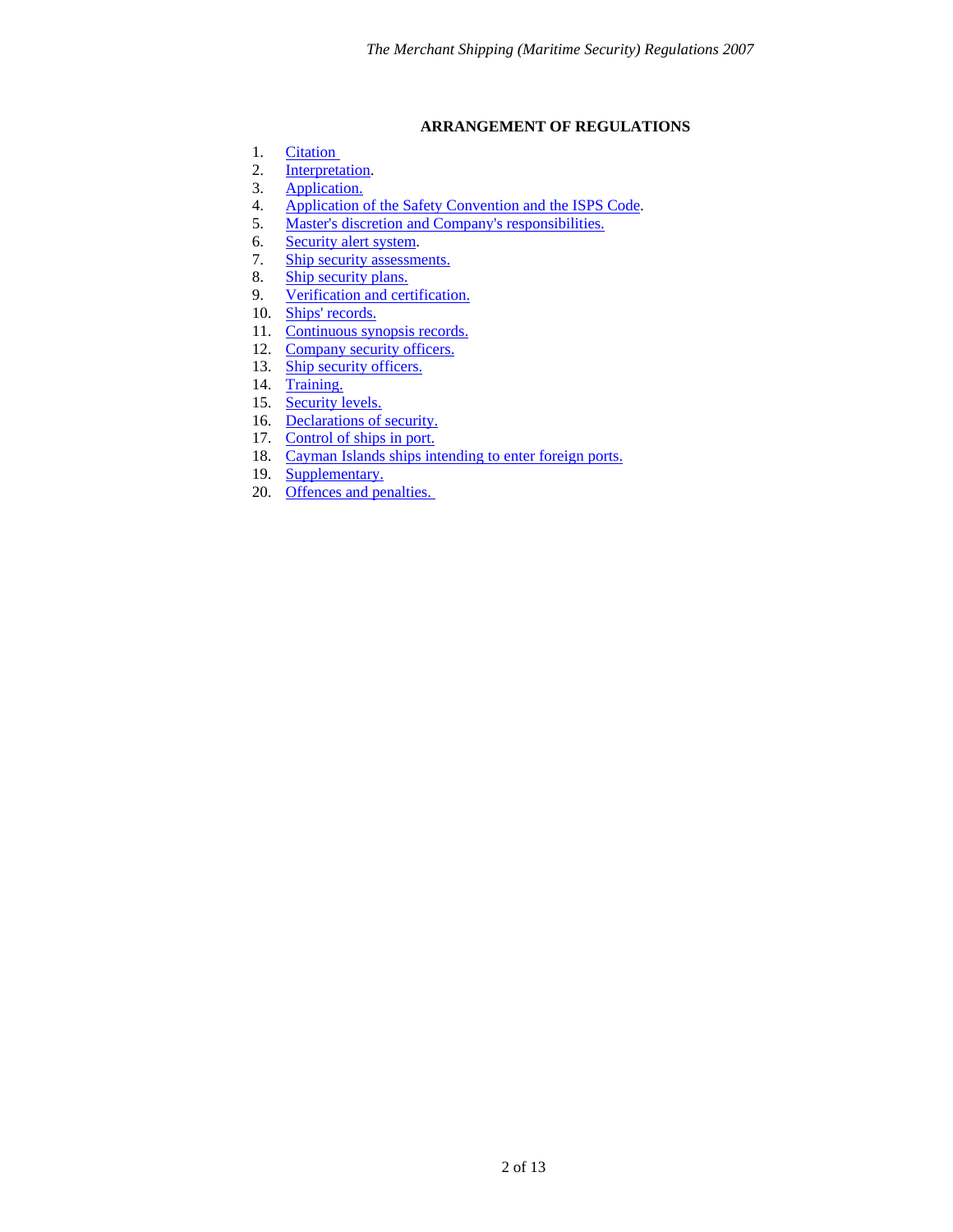### **THE MERCHANT SHIPPING LAW (2005 REVISION)**

### **THE MERCHANT SHIPPING (MARITIME SECURITY) REGULATIONS, 2007**

<span id="page-2-2"></span><span id="page-2-1"></span><span id="page-2-0"></span>

|                | The Governor, in exercise of the powers conferred on him by section 208 of the Merchant Shipping<br>Law (2005 Revision) makes the following Regulations:                                                                                                                                                                                               |  |  |  |  |
|----------------|--------------------------------------------------------------------------------------------------------------------------------------------------------------------------------------------------------------------------------------------------------------------------------------------------------------------------------------------------------|--|--|--|--|
| Citation       | 1. These Regulations may be cited as the Merchant Shipping (Maritime Security) Regulations, 2007.                                                                                                                                                                                                                                                      |  |  |  |  |
| Interpretation | 2. In these Regulations, unless the context otherwise requires-                                                                                                                                                                                                                                                                                        |  |  |  |  |
|                | "Authority" means the Maritime Authority of the Cayman Islands established under section 3 of the<br>Maritime Authority of the Cayman Islands Law, 2005;                                                                                                                                                                                               |  |  |  |  |
|                | "Chief Executive Officer" means the Chief Executive Officer of the Authority appointed under<br>section 9 of the Maritime Authority of the Cayman Islands Law, 2005;                                                                                                                                                                                   |  |  |  |  |
|                | "Company" means, the owner of the ship or any other organisation or person such as the manager,<br>or bareboat charterer, who has assumed the responsibility for operation of the ship from the owner<br>of the ship and who, on assuming such responsibility, has agreed to take over all duties and<br>responsibilities imposed by the ISM Code;     |  |  |  |  |
|                | "company security officer" means the person designated in accordance with regulation 12;                                                                                                                                                                                                                                                               |  |  |  |  |
|                | "continuous synopsis record" means the onboard record of the history of the ship with respect to<br>information specified in Chapter XI-I, Regulation 5.3, of the Safety Convention;                                                                                                                                                                   |  |  |  |  |
|                | "continuous synopsis record document" means a record of the information issued by an<br>Administration in respect of a ship as specified in Chapter XI-I, Regulation 5.3, of the Safety<br>Convention;                                                                                                                                                 |  |  |  |  |
|                | "declaration of security" means an agreement reached between parties on behalf of a ship and either<br>a port facility or another ship with which it interfaces, specifying the security measures each party<br>to the agreement will implement;                                                                                                       |  |  |  |  |
|                | "Interim International Ship Security Certificate" means a Certificate issued with respect to-                                                                                                                                                                                                                                                          |  |  |  |  |
|                | (a) a new ship on delivery or prior to its entry or re-entry into service;<br>(b) a ship transferring to the Cayman Islands Register from any other register; or<br>(c) a ship where the Company is newly assuming responsibility for the operation of that ship;                                                                                      |  |  |  |  |
|                | "Law" means the Merchant Shipping Law (2005 Revision); and $\sim$ \owner" has the meaning assigned<br>to it in the Law, and includes a Company.                                                                                                                                                                                                        |  |  |  |  |
|                | "owner" has the meaning assigned to it in the Law, and includes a Company.                                                                                                                                                                                                                                                                             |  |  |  |  |
| Application    | 3. (1) Subject to paragraph (2) and regulation 17 and unless expressly provided otherwise, these<br>Regulations apply to the following types of Cayman Islands ships engaged on international voyages<br>wherever they may be and to non Cayman Islands ships engaged on international voyages when<br>they are in Cayman waters, and their Companies: |  |  |  |  |
|                | (a) passenger ships including high speed craft which carry more than 12 passengers;<br>(b) cargo ships, including high speed craft, of 500 gross tonnage and upwards; and<br>(c) mobile offshore drilling units.                                                                                                                                       |  |  |  |  |
|                | (2) These Regulations do not apply to                                                                                                                                                                                                                                                                                                                  |  |  |  |  |
|                | (a) ships of war and troop ships;<br>(b) cargo ships of less than 500 gross tonnage;<br>(c) ships not propelled by mechanical means;<br>(d) wooden ships of primitive build;<br>(e) pleasure yachts not engaged in trade; and<br>(f) fishing vessels.                                                                                                  |  |  |  |  |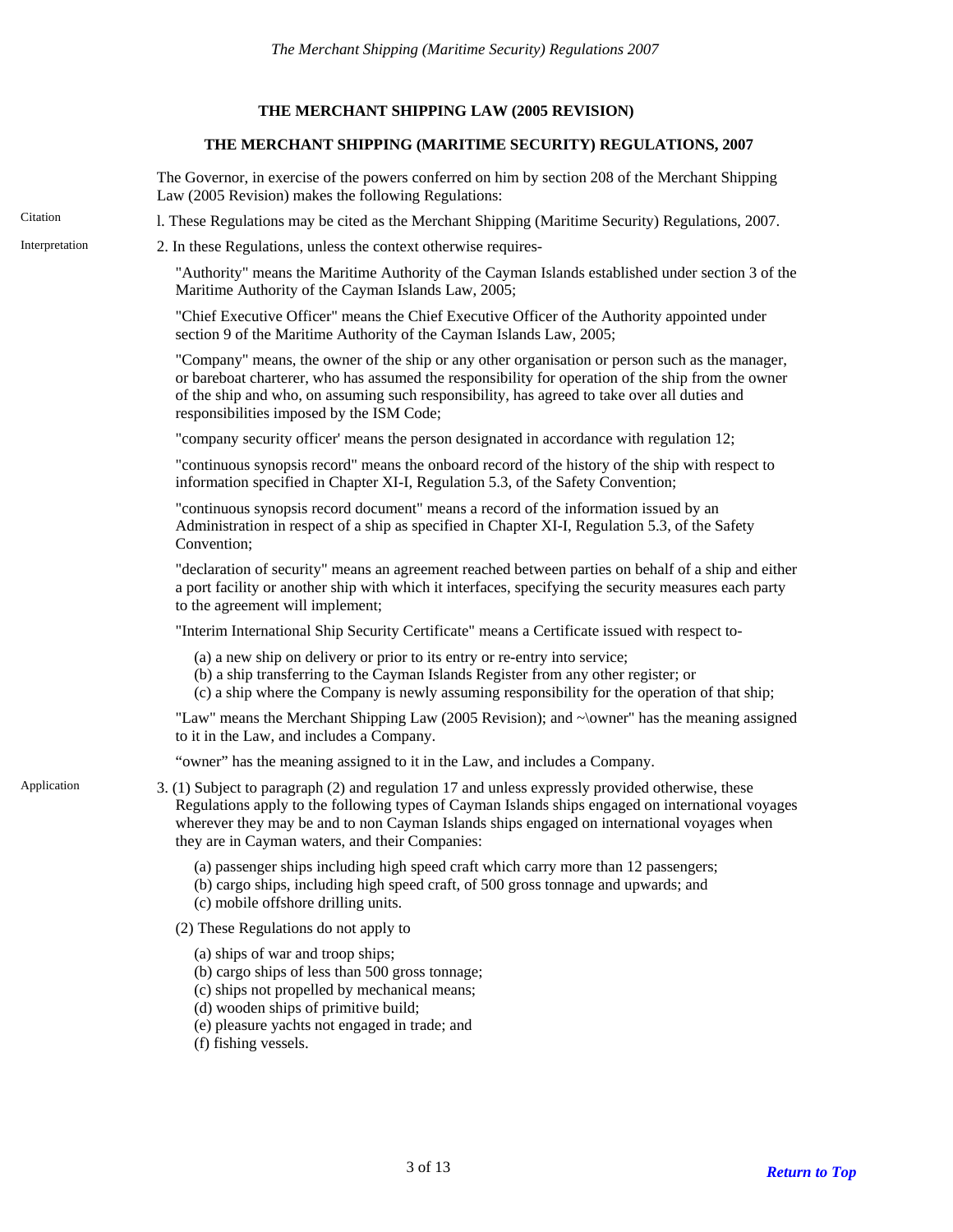- (3) Subject to paragraph (4), the Chief Executive Officer may:
	- (a) grant exemptions in respect of Cayman Islands ships from all or any of these Regulations; and
	- (b) permit any Cayman Islands ship to implement security measures equivalent to those required by these Regulations.
- (4) The Chief Executive Officer may grant an exemption under paragraph (3)(a) or give permission under paragraph (3)(b) only where he is satisfied that-
	- (a) no contravention of the Safety Convention or the ISPS Code will result; (b) no contravention of any other international agreement or Convention to which the ship in question is subject will result; and
	- (c) the exemption or permitted measures are justifiable in terms of safety and security.
- (5) The Chief Executive Officer may, subject to giving reasonable notice, alter or cancel any exemption or permission that he may have given under paragraph (3)(a) or (3)(b).

4. Subject to regulation 5, the owner and the master of a ship to which these Regulations apply shall comply, and ensure that the ship complies, with the relevant requirements of-

(a) regulation 19 of Chapter V of the Safety Convention with respect to the fitting, use and maintenance of an Automatic Ship Identification System on board the ship; (b) regulation 3 of Chapter XI-I of the Safety Convention with respect to the marking of the ship's identification number on the ship.

(c) regulation 5 of Chapter XI-I of the Safety Convention with respect to the retention on board and maintenance of the continuous synopsis record issued to the ship; and (d) Chapter XI-2 of the Safety Convention and Part A of the ISPS Code with respect to other applicable ship and port security measures, taking into account the guidelines contained in Part B of the ISPS Code.

5. (1) The master shall not be constrained by the Company, the charterer or any other person from taking or executing any decision, including decisions relating to denial of access to persons (except those identified as duly authorised by a contracting Government) or their effects and refusal to load cargo, including containers or other closed cargo transport units, which, in the professional judgment of the master, is necessary to maintain the safety and security of the ship.

(2) Where, in the professional judgment of the master, a conflict between any safety and security requirements applicable to the ship arises during its operations, the master shall give effect to those requirements necessary to maintain the safety of the ship and in such cases, the master may implement temporary security measures and shall forthwith inform the Administration and, if appropriate, the contracting Government in whose port the ship is operating or intends to enter.

(3) Any temporary security measures under this regulation shall, to the highest possible degree, be commensurate with the prevailing security level and when such temporary measures are identified as being in conflict with the prevailing security level the Administration shall ensure that such conflict is resolved and that the possibility of recurrence is minimised.

(4) The Company shall ensure that the ship security plan contains a clear statement emphasising the master's authority and the Company shall establish in the ship security plan that the master has the overriding authority and responsibility to make decisions with respect to the safety and security of the ship and to request the assistance of the Company or of any contracting Government as may be necessary.

(5) The Company shall ensure that the company security officer, the master and the ship security officer are given the necessary support to fulfil their duties and responsibilities in accordance with Chapter XI-2 of the Safety Convention and Part A of the ISPS Code.

<span id="page-3-0"></span>Application of the Safety Convention and the ISPS Code

<span id="page-3-1"></span>Master's discretion and Company's responsibility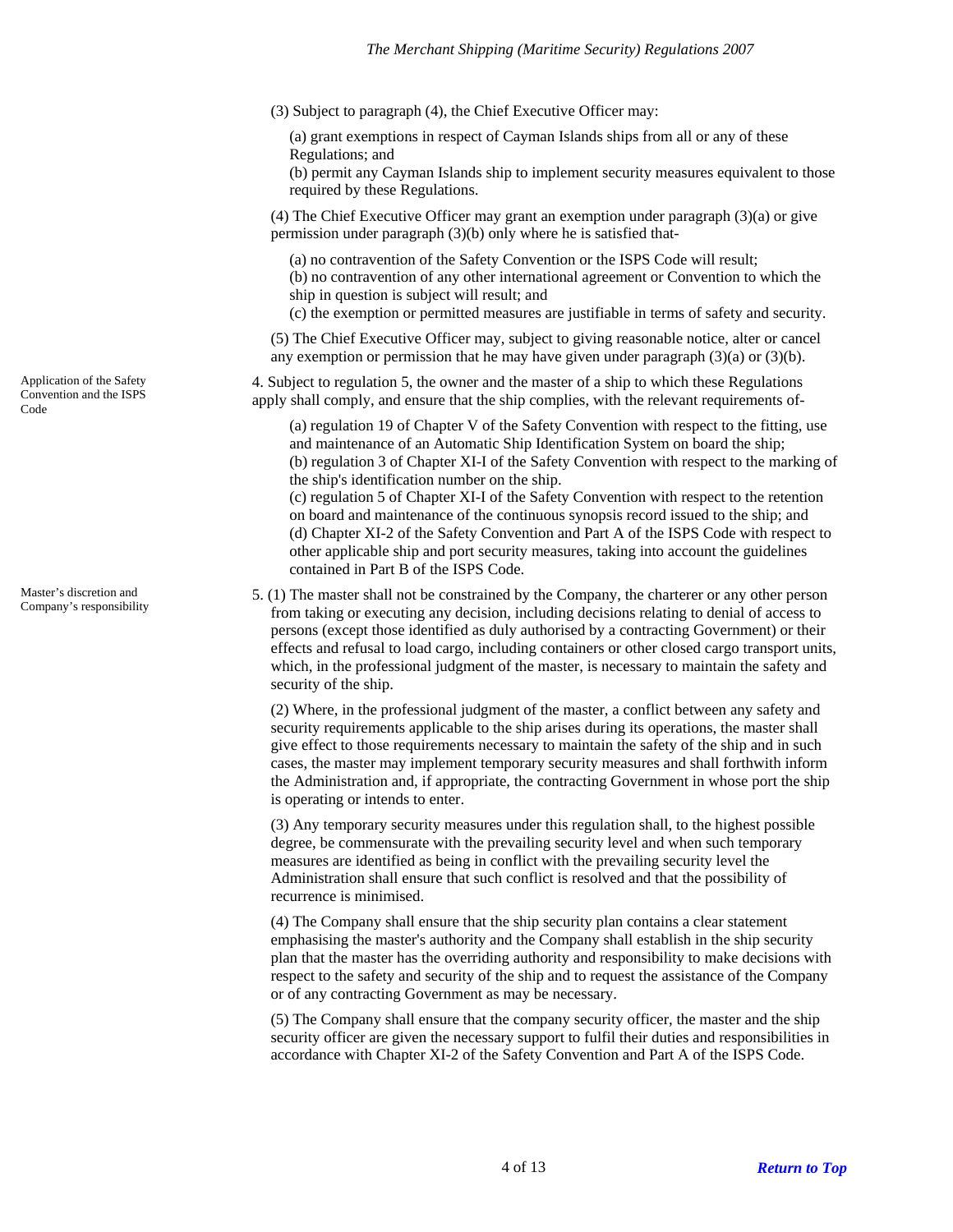<span id="page-4-0"></span>Security alert system

6. (1) All Cayman Islands ships to which these Regulations apply shall be provided with a security alert system, which shall comply in every respect with the applicable requirements of the Safety Convention, as follows:

(a) ships constructed on or after 01 July 2004;

(b) passenger ships, including high-speed passenger craft, constructed before 01 July 2004, not later than the first survey of the radio installation after 01 July 2004;

(c) oil tankers, chemical tankers, gas carriers, bulk carriers and cargo high speed craft, of 500 gross tonnage and upwards constructed before 01 July 2004, not later than the first survey of the radio installation after 01 July 2004; and

(d) other cargo ships of 500 gross tonnage and upward and mobile offshore drilling units constructed before 01 July 2004, not later than the first survey of the radio installation after 01 July 2006.

(2) A security alert system installed in a Cayman Islands ship to which these Regulations apply shall, when activated, transmit a security alert to such person as the Chief Executive Officer shall designate.

(3) The owner of a ship to which these Regulations apply shall establish a procedure for contacting the ship in the event of a security alert being transmitted, which procedure shall-

(a) enable information to be received about the situation on board; and (b) prevent any unauthorised person from becoming aware that the security alert has been transmitted.

(4) Where a security alert is received by such person as may be designated by the Chief Executive Officer under paragraph (2), that person shall immediately inform the Chief Executive Officer and the company security officer designated by the owner in respect of the ship from which the security alert was transmitted.

(5) When the company security officer has received information under paragraph (2) or paragraph (4) he shall institute the procedure under paragraph (3) and report to the Chief Executive Officer as soon as possible the reason for the activation of the security alert and any other information that he receives about the situation on board.

(6) When notification of a ship security alert is received by the person designated by the Chief Executive Officer in accordance with paragraph (2)-

(a) where the alert is from a Cayman Islands ship, the designated person shall immediately notify the State( s) in the vicinity of which the ship is presently operating; and (b) where the alert is from a non-Cayman Islands ship the designated person shall immediately notify the relevant Administration of the State whose flag the vessel is entitled to fly, and, if appropriate, the State(s) in the vicinity of which the ship is presently operating.

<span id="page-4-1"></span>Ship security assessments

7. (1) The owner of a Cayman Islands ship to which these Regulations apply shall carry out, or arrange to have carried out on his behalf, a ship security assessment in accordance with Part A of the ISPS Code, taking into account the guidelines contained in Part B of that Code.

(2) A ship security assessment shall be carried out by persons having appropriate skills to evaluate the security of a ship.

(3) A ship security assessment shall be documented, reviewed, accepted and retained by the owner of the ship and the owner and the person who performed the assessment shall take all necessary measures to prevent unauthorised access to, or disclosure of, the contents of the assessment. Ship security assessments

<span id="page-4-2"></span>8. (1) The owner of a Cayman Islands ship to which these Regulations apply shall develop, keep and amend a ship security plan from the information contained in the ship security assessment in accordance with Part A of the ISPS Code, taking into account the guidelines contained in Part B of that Code. Ship security plans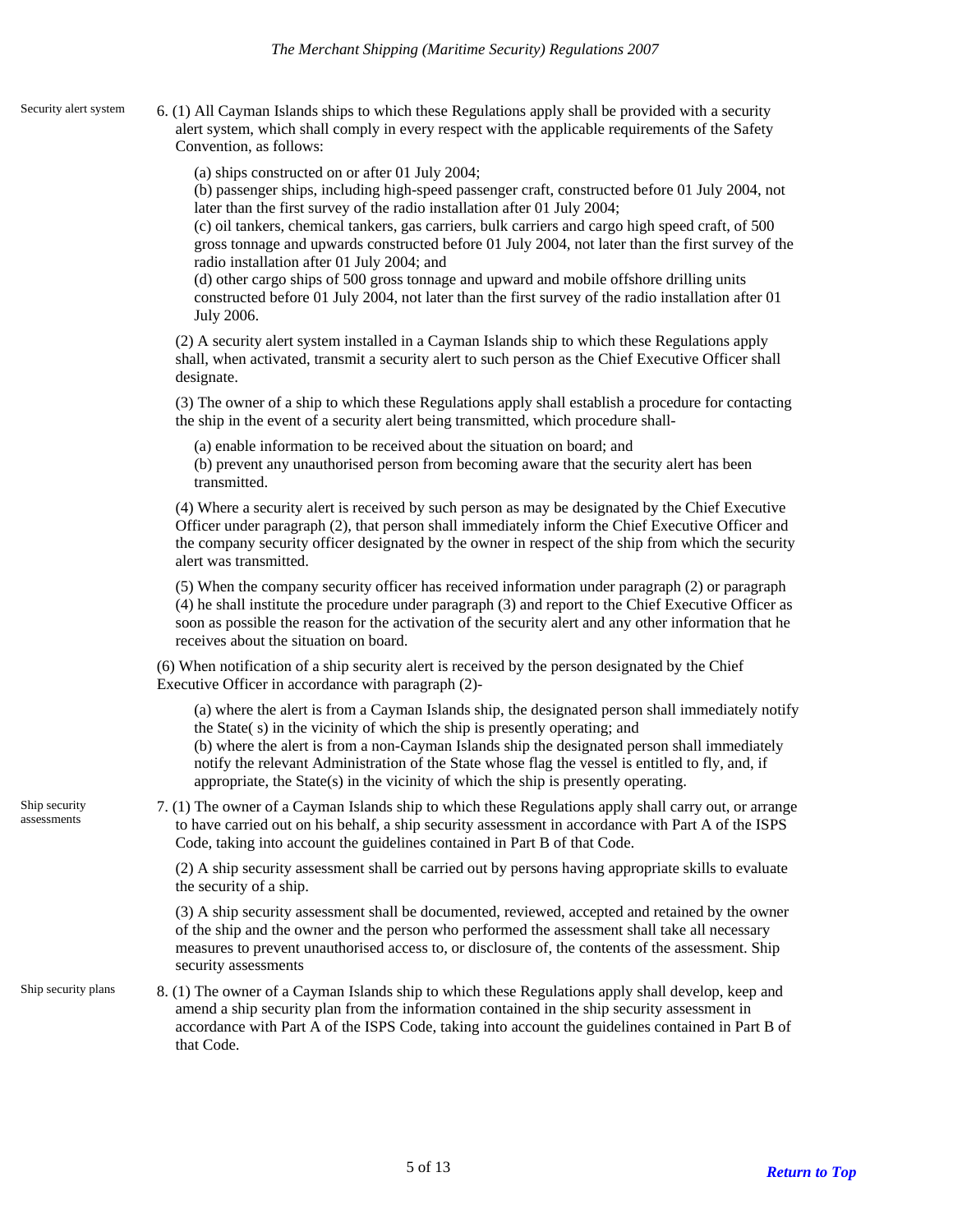(2) A ship security plan shall contain procedures to be followed when the ship-

(a) calls at a port which is not required to have or implement a port facility security plan prepared in accordance with the Safety Convention and the ISPS Code;

(b) is engaged in ship-to-ship activities with another ship that is not required to have or implement a ship security plan;

(c) is engaged in loading or unloading cargo or personnel to or from offshore installations or mobile offshore installations that do not comply with the requirements of either the Safety Convention or the ISPS Code; or

(d) is subject to such directions regarding maritime security measures as the Chief Executive Officer may, subject to regulation 15, prescribe.

(3) A ship security plan, together with a copy of the ship security assessment on which the ship security plan is based, shall be submitted by the owner of a Cayman Islands ship to the Chief Executive Officer for approval, and the Chief Executive Officer may require the owner to make additions, deletions or amendments to the ship security plan before it is approved by him or on his behalf.

(4) Subject to paragraphs (5), (6) and (7), the owner of a Cayman Islands ship which has an approved ship security plan in force may amend the plan or any equipment installed on the ship pursuant to the plan.

(5) An amendment which relates to-

(a) procedures for evacuation in case of security threats or breaches of security;

(b) duties of shipboard personnel to whom security responsibilities are assigned or duties of other shipboard personnel relating to security;

(c) procedures for training, drills and exercises associated with the ship security plan; (d) the identity of the ship security officer; or

(e) any other amendments not relating to sections 9.4.1 to 9.4.18 of Part A of the ISPS Code,

may be made or implemented without informing the Chief Executive Officer but such amendment shall be subject to approval at the first verification made under regulation 9.

(6) No amendments or alterations to the ship security plan or to the ship security alert system, the procedures relating to the ship security alert system or to the owner's reporting or communications procedures referred to in regulation 6 shall be implemented until the amendments or alterations have been approved by the Chief Executive Officer.

(7) Amendments to the ship security plan or the security equipment related to the ship security plan, other than those involving the matters referred to in paragraphs (5) and (6), may be made and implemented prior to obtaining the approval of the Chief Executive Officer provided that-

(a) copies of the amendments have been submitted to the Authority, together with a summary report giving the justification for the amendments; and

(b) the Chief Executive Officer may accept or reject the amendments and in the case of rejection the implementation of the amendments shall, upon notification of rejection, be immediately discontinued and replaced with the procedures and arrangements in place immediately prior to the implementation of the amendments.

(8) Any amendments to an approved ship security plan or to any security equipment specified in an approved ship security plan shall be assessed by the owner and shall be at least as effective as the security measures in the approved plan.

(9) An assessment by the owner referred to in paragraph (I) shall be in writing and appended to the ship security plan.

(10) No person shall disclose to any official of any other government or governmental institution, or to any other unauthorised person without the written permission of the Chief Executive Officer, any information relating to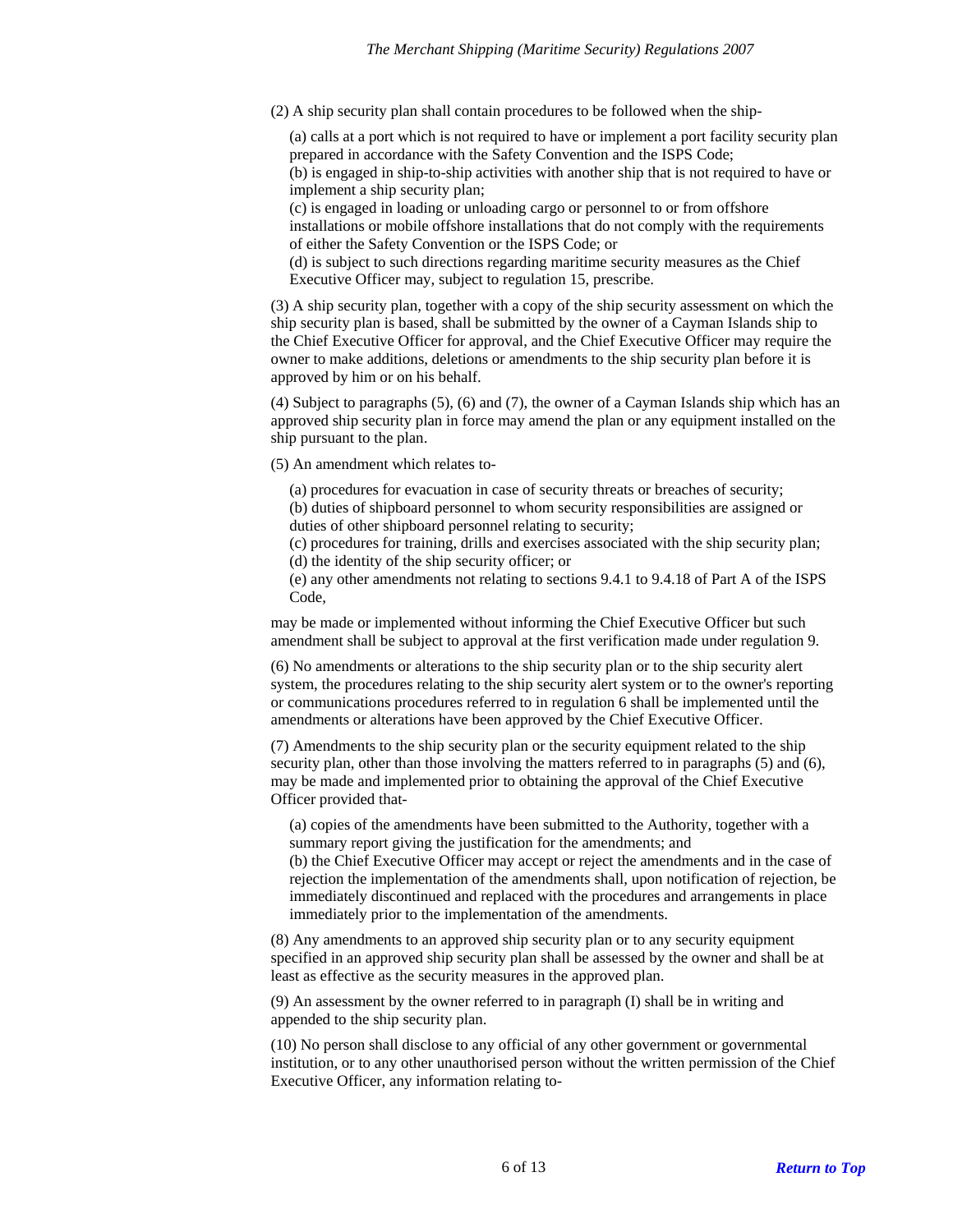(a) the identification of restricted areas of the ship or to measures for the prevention of unauthorised access to such areas;

(b) procedures for responding to security threats or breaches of security, including provisions for maintaining critical operations of the ship or of a ship/port interface;

(c) procedures for responding to any security instructions at security level 3 as defined by the ISPS Code that may be given by the government of a state which is a party to the Safely Convention;

(d) duties of-

- (i) shipboard personnel assigned security responsibilities; and
- (ii) other shipboard personnel,

relating to security;

(e) procedures to ensure the inspecting, testing, calibration or maintenance of any security equipment specified in the ship security plan whether provided on board or otherwise; (f) identification of the locations of the activation points for the ship security alert system; or

(g) procedures, instructions or guidance-

- (i) relating to the use of the ship security alert system; or
- (ii) to limit false alerts.

Verification and 9. (1) The Chief Executive Officer shall-

(a) upon approval of a ship security plan under regulation 8(3); and

(b) if he has verified that the ship accords in all respects with the security plan, the requirements of these Regulations, the Safety Convention and the ISPS Code, and is operating in accordance with the approved ship security plan,

issue an International Ship Security Certificate with respect to the ship.

(2) Subject to paragraphs (4) and (5) an International Ship Security Certificate shall remain valid for a maximum period of five years from the date of completion of the verification upon which the Certificate is issued subject to the completion of an intermediate verification completed between the second and third anniversary date of the Certificate.

(3) Additional verifications may be undertaken at the discretion of the Chief Executive Officer with respect to any Certificate issued under this regulation.

(4) Where an existing International Ship Security Certificate is to be renewed, a renewal verification shall be carried out and the renewed Certificate shall be valid-

(a) where the renewal verification is completed within three months of the expiry date of the existing Certificate, then the new Certificate shall remain valid, subject to paragraph (2), for a period of five years from the date of expiry of the existing Certificate; or

(b) where the renewal verification is completed more than three months before the expiry date of the existing Certificate, then the new Certificate shall remain valid, subject to paragraph (2), for a period of five years from the date of completion of the verification.

(5) Where a Cayman Islands ship, at the time the International Ship Security Certificate expires, is in a port in which the verification for the renewal of the Certificate cannot be carried out, the Chief Executive Officer may extend the existing Certificate for a period not exceeding three months, subject to the following conditions-

(a) the extension shall be granted only in cases where it appears proper and reasonable to do so and then only for the purpose of allowing the ship to complete its voyage to the port in which the renewa1 verification is to carried out;

(b) on its arrival in the port in which the renewal verification is to be carried out, the ship shall not be entitled to leave that port by virtue of the extension granted with respect to the existing International Ship Security Certificate; and

(c) when the renewal verification is completed the new International Ship Security Certificate to be issued shall be valid up to a date not exceeding five years from the date of expiry of the existing Certificate.

<span id="page-6-0"></span>certification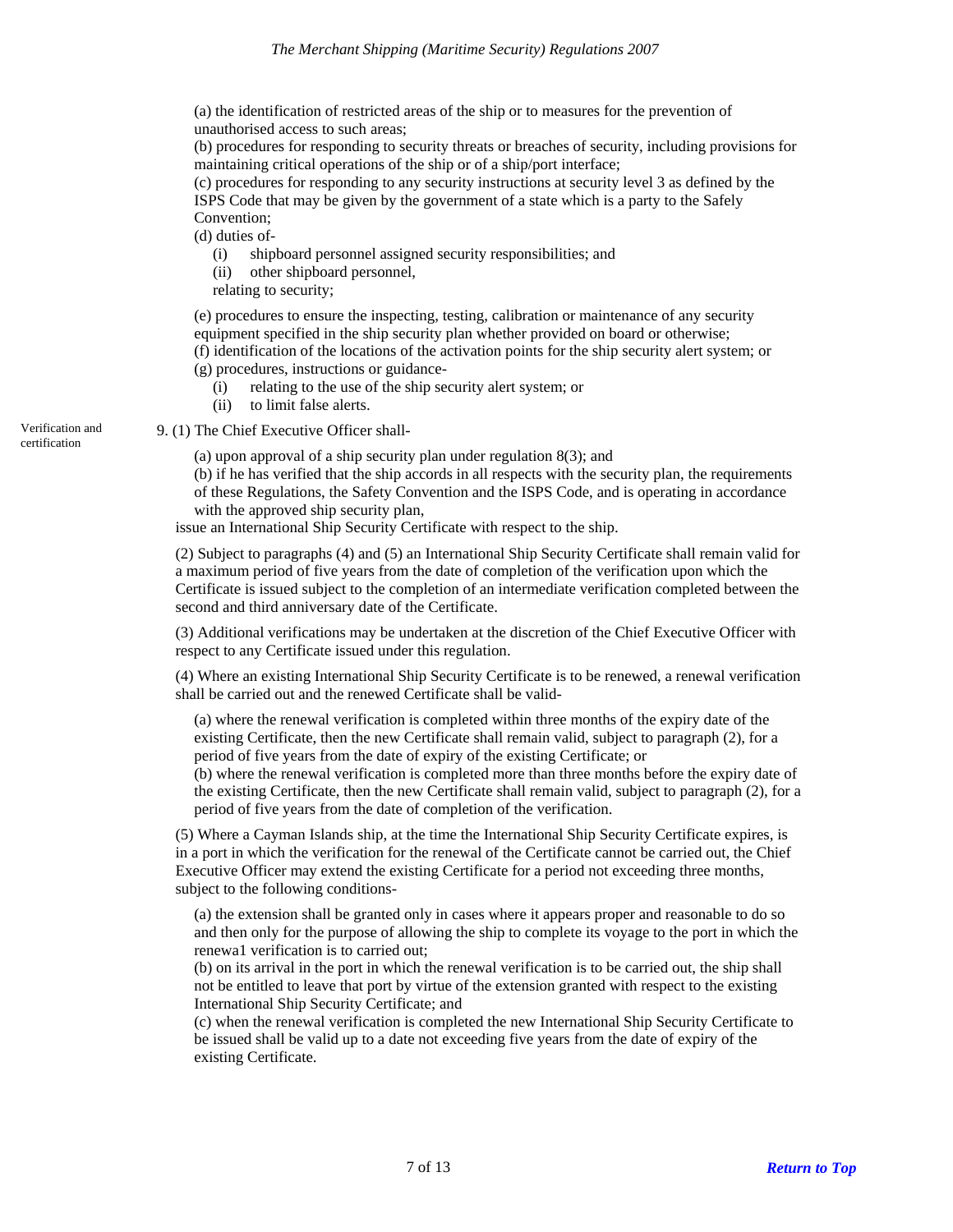(6) The Chief Executive Officer may issue an Interim International Ship Security Certificate, valid for a period of six months from the date of completion of the interim verification, with respect to a ship if he is satisfied in all respects that the applicable requirements of the Safely Convention and the ISPS Code have been complied with.

(7) An Interim International Ship Security Certificate shall not be extended and ceases to be valid upon the issue of an International Ship Security Certificate in accordance with paragraph (I).

(8) The master of a ship to which these Regulations apply shall not proceed to sea in that ship without there being on board a valid International Ship Security Certificate or an Interim International Ship Security Certificate in respect of that ship.

(9) An International Ship Security Certificate or an Interim International Ship Security Certificate shall become invalid-

(a) where the intermediate verification is not completed or the International Ship Security Certificate is not endorsed with respect to the intermediate verification within the time frame specified in paragraph (2);

(b) where the ship is deleted from the Cayman Islands register;

(c) where the responsibility for the operation of the ship changes from the Company named on the Certificate to another Company; or

(d) where the Certificate is withdrawn by the Chief Executive Officer. Ships' records Continuous synopsis record

10. (1) The master of a ship to which these Regulations apply shall keep a record of the matters referred to in paragraph (2) for at least three years.

(2) The records to be retained under paragraph (I) are records of

- (a) training, drills and exercises;
- (b) security threats and security incidents;
- (c) breaches of security;
- (d) changes in security level;
- (e) communications relating to the direct security of the ship or a port facility;
- (t) internal audits and reviews of security activities;
- (g) periodic review of the ship security assessment;
- (h) periodic review of the ship security plan;
- (i) implementation of any amendments to the plan;
- (j) maintenance, calibration and testing of any security equipment provided on board including testing of the ship security alert system; and
- (k) any Declaration of Security entered into under regulation 16.

(3) The records to be retained under paragraph (1) shall be written in the working language of the ship, and if that language is not English, an English translation shall also be retained in accordance with paragraph (1).

(4) The records and translations to be retained under this regulation-

- (a) may be kept in an electronic format which is accessible on board in a perceivable form; and
- (b) shall be protected against unauthorised access, disclosure, deletion, destruction or amendment
- 11. (1) A ship to which these Regulations apply shall carry on board and keep available for inspection at all times a continuous synopsis record issued in accordance with the Safety Convention.

(2) The continuous synopsis record shall be in the format prescribed by the IMO, and shall be protected against unauthorised amendment, deletion, destruction or defacement.

(3) Before a Cayman Islands ship to which these Regulations apply is transferred to the flag of another state the owner shall notify the Chief Executive Officer of the name of the state of the flag to which the ship is to be transferred and the Chief Executive Officer shall,

<span id="page-7-1"></span>Continuous synopsis

records

<span id="page-7-0"></span>Ships' records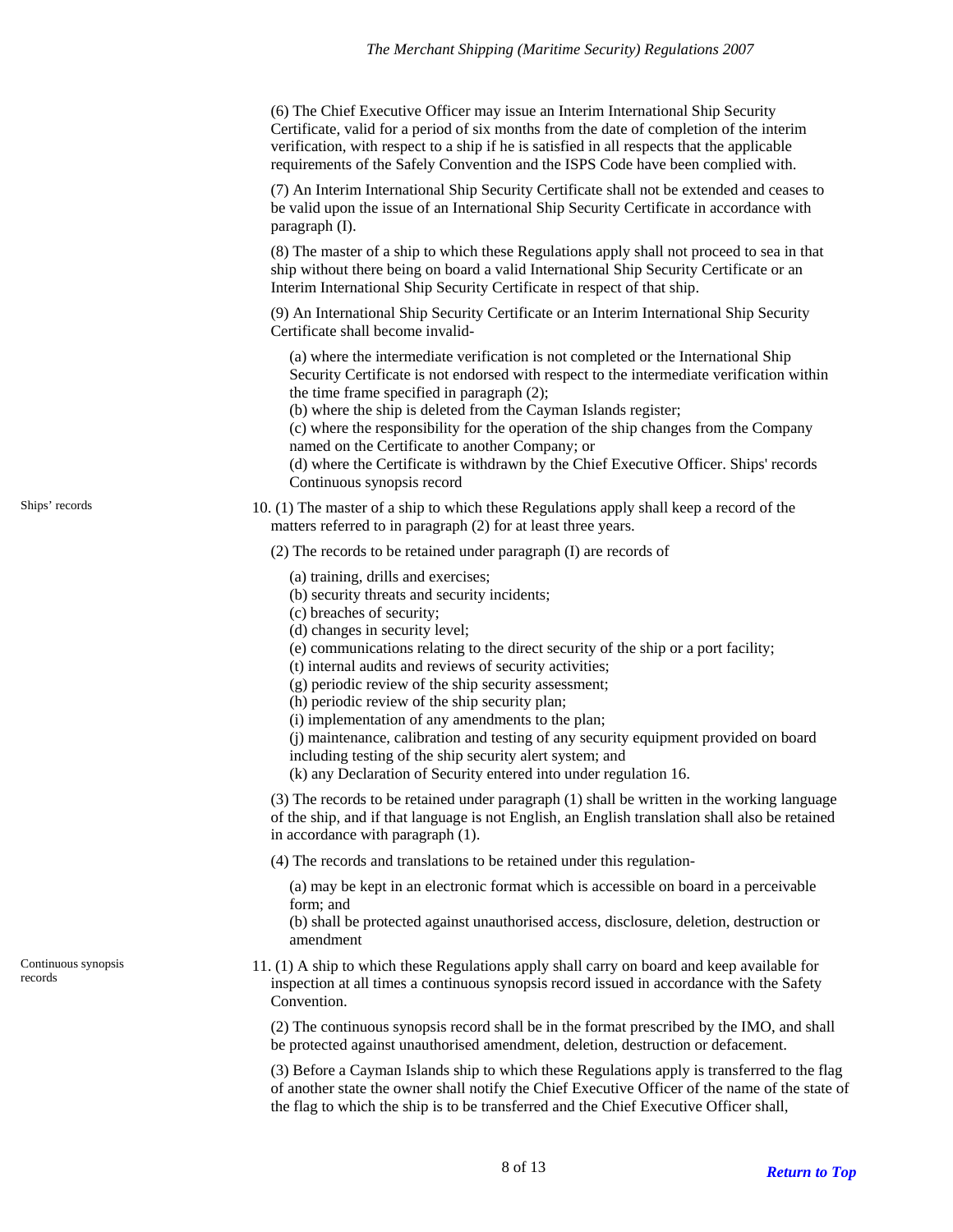immediately after he is notified that the transfer has taken place, send to the office of that other state responsible for the maintenance of the continuous synopsis record, documents issued during the period for which the ship was a Cayman Islands ship, together with copies of any continuous synopsis record documents which may be in the possession of the Chief Executive Officer with respect to the period before the ship was a Cayman Islands ship.

(4) When a Cayman Islands ship to which these Regulations apply is

- (a) transferred to the flag of another state;
- (b) transferred to another owner or Company; or
- (c) is taken over by a new bareboat charterer,

the continuous synopsis record shall be left on board in accordance with paragraph (1).

(5) When a ship becomes subject to these Regulations by virtue of becoming a Cayman Islands ship the Chief Executive Officer shall append any previous continuous synopsis record documents he has received from the office responsible for maritime security in the state from which the ship has been transferred to the continuous synopsis record documents issued in accordance with section 209 of the Law.

(6) When the information contained in the most recent continuous synopsis record document of a Cayman Islands ship changes, the owner shall inform the Chief Executive Officer of such changes and their effective date as soon as possible after the changes occur, and the Chief Executive Officer shall, upon receipt of such information, issue a continuous synopsis record document showing the changes.

12. (1) The owner of a ship to which these Regulations apply shall designate a named individual as the company security officer for the ship.

(2) A person may be designated as a company security officer for more than one ship.

(3) A company security officer shall ensure, in respect of each Cayman Islands ship for which he is designated, that a ship security assessment is carried out under regulation 7, that a ship security plan under regulation 8 is prepared and submitted for approval by the Chief Executive Officer and that, after such approval, the ship security plan is placed on board the ship, implemented and maintained.

(4) In addition to his duties referred to in paragraph (3) a company security officer shall have the duties and responsibilities specified in the ISPS Code in respect of each ship for which he is designated and shall be responsible for liaison with port facility security officers and with the ship security officer of any ship for which he is designated under paragraph (1).

13. (1) The owner of a ship to which these Regulations apply shall designate a shipboard person as the ship security officer for the ship and such person may be the master of the ship.

(2) Where the designated ship security officer is not the master of the ship, the ship security officer shall be accountable to the master and in any case the ship security officer shall, subject to being accountable to the master, be responsible for the security of the ship, the implementation and maintenance of the ship security plan and for liaison with port facility security officers and with the company security officer.

(3) In addition to his duties referred to in paragraph (2) the ship security officer shall have the duties and responsibilities specified in the ISPS Code in respect of his ship.

14. (1) The owner of a Cayman Islands ship to which these Regulations apply shall only designate persons in accordance with regulations 12(1) and 13(1) who have received training at training courses that comply with !MO model courses for company security officers or ship security officers, as appropriate, or at such other training courses as may be recognised by the Chief Executive Officer.

(2) A person who has received training in accordance with paragraph (I) shall produce proof of having received such training in the form of a certificate of completion of the recognised training course which refers to the relevant sections of the ISPS Code and of the IMO model course before he is designated.

<span id="page-8-0"></span>Company security officers

<span id="page-8-1"></span>Ship security officers

<span id="page-8-2"></span>Training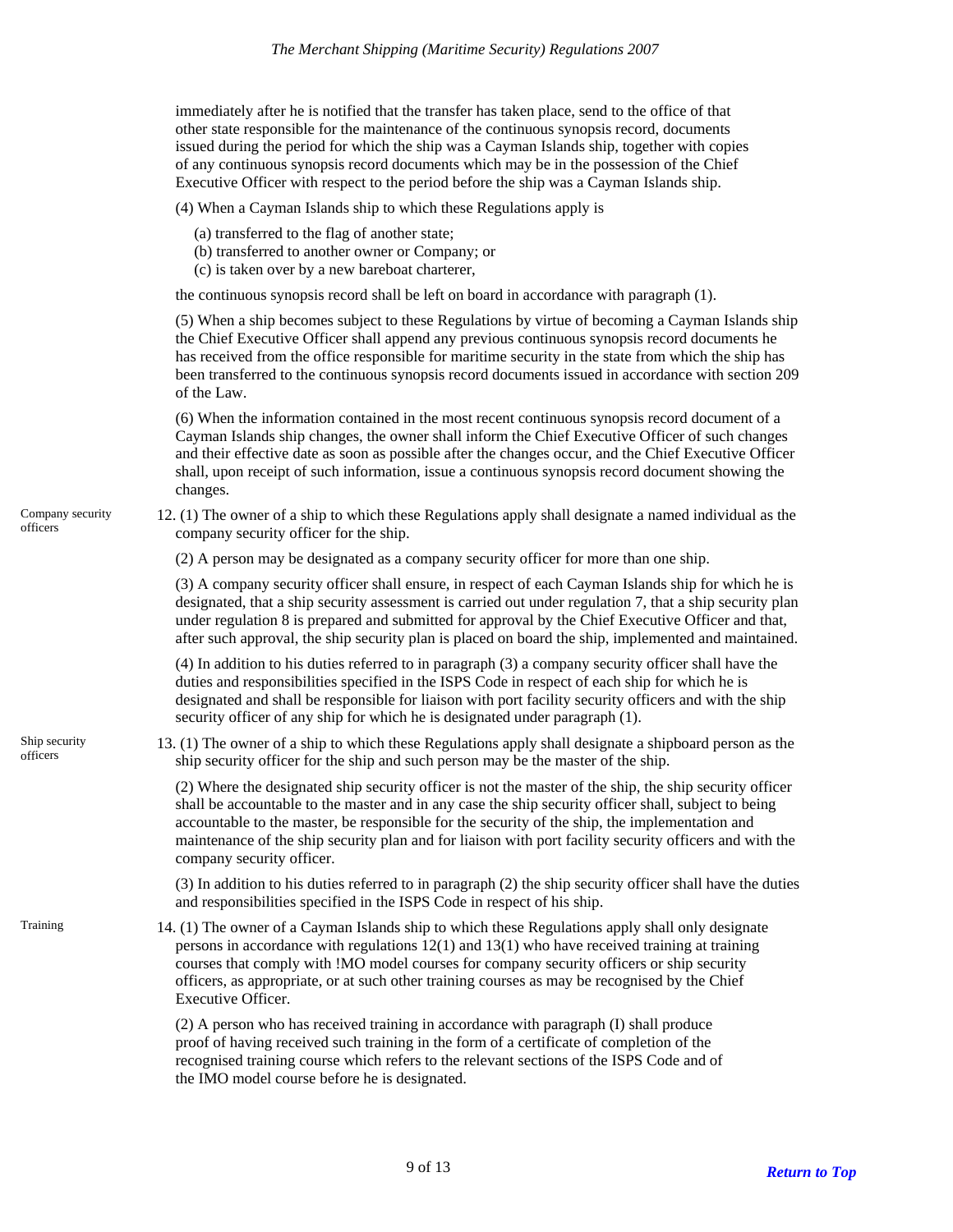<span id="page-9-0"></span>Security levels

<span id="page-9-1"></span>Declaration of security

<span id="page-9-2"></span>Control of ships in port

(3) The ship security officer shall keep the proof of his training referred to in paragraph (2) on board his ship and available for inspection at any time.

15. (1) The owner and the master of a Cayman Islands ship to which these Regulations apply shall ensure that the ship operates to at least the security level set in accordance with section 210 of the Law.

(2) When a Cayman Islands ship to which these Regulations apply enters a port facility of a state which is a party to the Safety Convention in respect of which a security level has been set which is higher than the security level at which the ship is currently operating, or when the ship receives information about the setting of a higher security level from the owner of the ship or a port facility authority, the master of that ship shall ensure that the ship immediately operates at the higher security level.

(3) When the Chief Executive Officer receives information from the Governor of the setting or amendment of a security level, he shall inform the owners of all Cayman Islands ships to which these Regulations apply of the setting or amendment together with all other relevant information and instructions in accordance with the Safety Convention and the ISPS Code.

(4) When the owner of a Cayman Islands ship to which these Regulations apply receives information or instructions under paragraph (3) he shall as soon as possible transmit that information and those instructions to the master and the master shall immediately acknowledge receipt of the information or instructions.

(5) Where the owner of a Cayman Islands ship to which these Regulations apply does not receive an acknowledgment from the master in accordance with paragraph (4) within twelve hours of the transmission, he shall immediately inform the Chief Executive Officer.

16. (1) The master of a Cayman Islands ship to which these Regulations apply which is about to enter a port facility of a state which is a party to the Safety Convention, or which is about to interface with another ship, shall request the port facility security officer or the ship security officer of the other ship to complete a Declaration of Security-

(a) when the ship is operating at a higher security level than the port facility or the other ship;

(b) when there has been a security threat or security incident involving his ship, the port facility or the other ship;

(c) when the ship is at a port facility which is not required under the Safety Convention or the ISPS Code to have an approved port facility security plan; or

(d) when the ship is conducting ship-to-ship activities and the other ship is not required to have an approved ship security plan.

(2) A copy of the Declaration of Security shall form part of the records required to be kept by the master of a ship to which these Regulations apply under regulation  $10(2)(k)$ .

(3) Where a Cayman Islands ship to which these Regulations apply is not in compliance with the requirements of these Regulations or of part A of the ISPS Code, or cannot comply with the requirements of the security level set by the Governor or by the government of another state which is a party to the Safety Convention and applicable to that ship, the master shall notify the appropriate competent authority prior to conducting any ship/port interface operations or prior to entry into port, whichever occurs earlier.

17. (1) This regulation applies to non-Cayman Islands ships to which the maritime security provisions of the Safety Convention apply, namely:

(a) passenger ships including high speed craft which carry more than 12 passengers; (b) cargo ships, including high speed craft, of 500 gross tonnage and upwards; and (c) mobile offshore drilling units, whilst such a ship is in Cayman Islands waters and has entered, or intends to enter, any Cayman Islands port, harbour, bay anchorage or

other area fur the purposes of carrying out ship/port or ship/ship operations.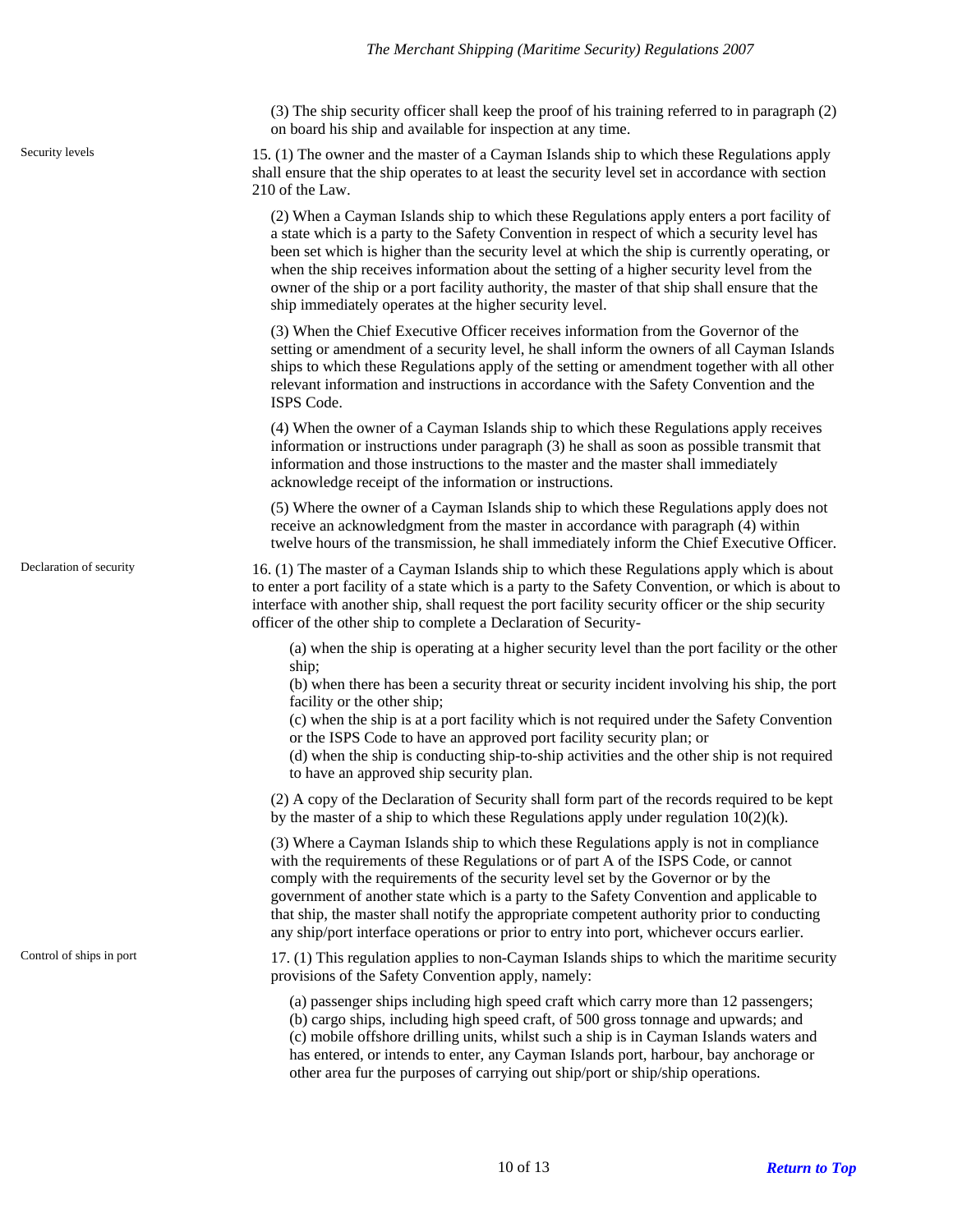(2) A ship to which this regulation applies is subject to control by an officer authorised by the Chief Executive Officer.

(3) The control referred to in paragraph (2) is limited to verifying-

(a) that there is on board a valid International Ship Security Certificate or Interim International Ship Security Certificate which shall be accepted; or

(b) that the conditions necessary for the issue of an Interim International Ship Security Certificate have been complied with,

unless there are clear grounds for believing that the ship is not in compliance with these Regulations or Part A of the ISPS Code.

(4) Where there are clear grounds for believing that the ship is not in compliance with these Regulations, Chapter XI-2 of the Safety Convention or Part A of the ISPS Code, an authorised officer may impose one or more of the control measures referred to in paragraph (6).

(5) Control measures imposed in accordance with paragraph (4) shall be proportionate to the degree of risk to port and ship security.

(6) The control measures that may be imposed under paragraph (4) are

- (a) inspection of the ship;
- (b) delaying the ship;

foreign ports

- (c) detention of the ship;
- (d) restriction of operations including movement within the port;
- (e) expulsion of the ship from port; or
- (f) such other lesser administrative or corrective measures as the authorised officer may determine.

(7) In the application of this regulation due regard shall be had to the relevant provisions of the Merchant Shipping (Port State Control) Regulations, 2003.

<span id="page-10-0"></span>18. (1) This regulation applies to all Cayman Islands ships to which these Regulations apply which intend to enter a port in a state which is party to the Safe1y Convention. Cayman Island ships intending to enter

> (2) The master of a ship to which this regulation applies shall provide such securi1y related information to an officer authorised by the government of the port state, with the exception of the ship securi1y plan, as that officer may require, with respect to the last ten calls made by the ship at port facilities.

(3) The master referred to in paragraph (2) may decline to provide the information referred to in paragraph (2) on the understanding that failure to do so may result in denial of entry into port.

<span id="page-10-1"></span>19. (1) In the event of action being taken under regulation 17(6), other than under paragraph (f), the Chief Executive Officer shall inform the maritime securi1y authori1y of the state whose flag the ship is entitled to fly of the action taken and the reasons for taking the action. Supplementary

> (2) In the event that a ship is expelled from a port in the Islands, the Chief Executive Officer may, in confidence, inform the appropriate authori1y of the state of the ship's next intended port or ports of call, if known, and any other appropriate coastal authori1y, of the action taken and the reasons for taking the action.

(3) When action is taken under regulation 17(6)-

(a) the Chief Executive Officer shall make all possible efforts to avoid the ship being unduly detained or delayed; and

(b) necessary access to the ship for emergency or humanitarian reasons, or for security purposes, shall not be prevented.

<span id="page-10-2"></span>Offences and penalties  $20. (1)$  The owner of a ship to which these Regulations apply who-

(a) fails to install a securi1y alert system in the ship, contrary to regulation  $6(1)$ ; (b) fails to establish a procedure for contacting a ship in the event of a security alert being transmitted, contrary to regulation 6(3); or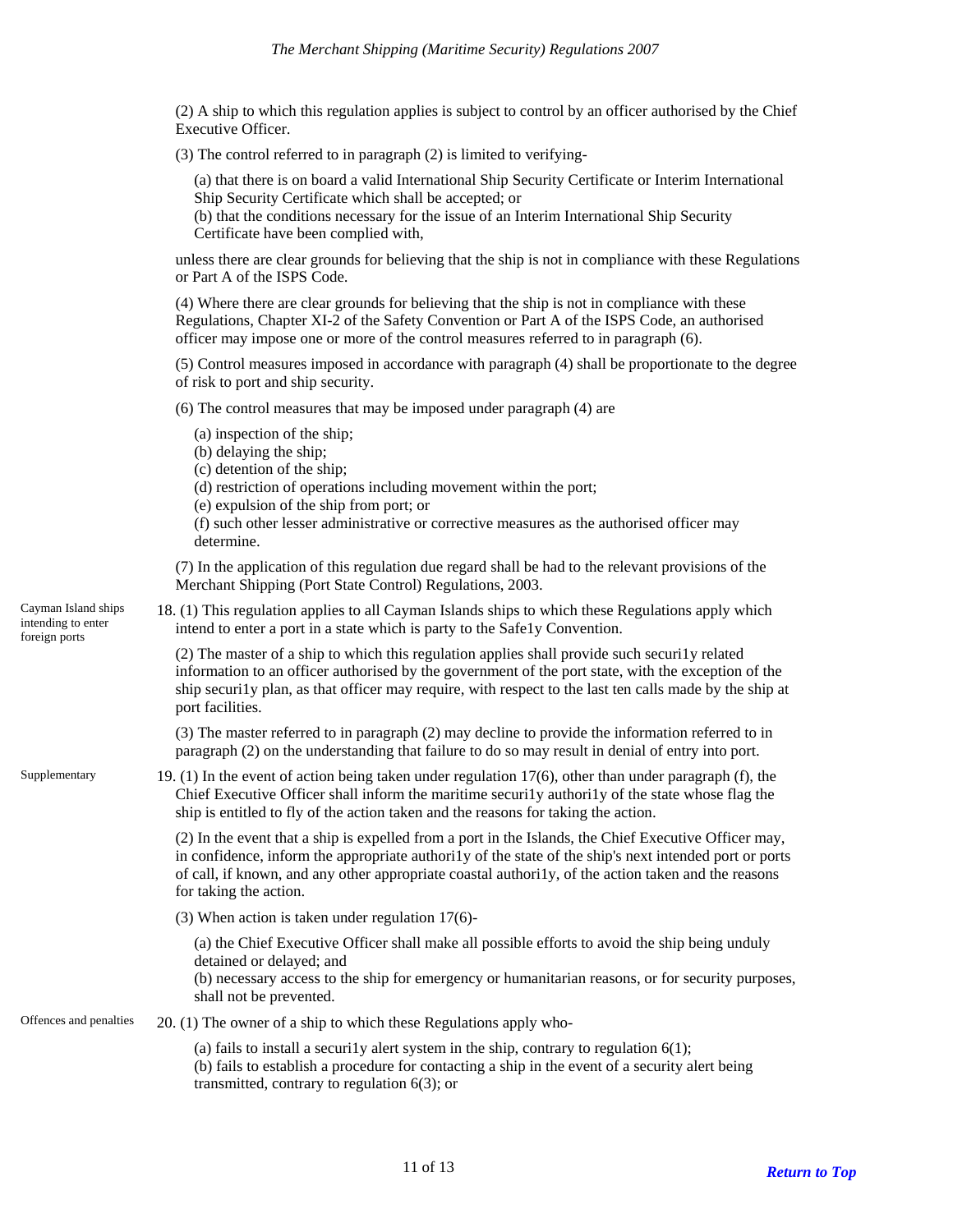(c) fails to institute the procedure referred to in regulation 6(3), on receiving information concerning a security alert, contrary to regulation 6(5), is guilty of an offence.

(2) The owner of a Cayman Islands ship to which these Regulations apply who fails to develop, keep or amend a ship security plan in relation to that ship, contrary to regulation 8(1), is guilty of an offence.

(3) The owner and the master of a Cayman Islands ship to which these Regulations apply who implements, or permits to be implemented, alterations which have not been approved by the Chief Executive Officer in relation to-

(a) the ship's security alert system; or

(b) the ship's reporting or communications procedures,

contrary to regulation 8(6), each is guilty of an offence.

(4) A person who fails to discontinue an amendment to the ship security plan or the security equipment related to the ship security plan which is not referred to in regulation 8(5) or (6) and which has been rejected by the Chief Executive Officer, is guilty of an offence.

(5) A person who discloses any information contrary to regulation 8(10) is guilty of an offence.

(6) The owner and the master of a ship to which these Regulations apply which proceeds, or attempts to proceed, to sea without there being on board a valid International Ship Security Certificate or an Interim International Ship Security Certificate in respect of that ship, contrary to regulation 9(8), each is guilty of an offence.

(7) The owner of a ship to which these Regulations apply who fails to designate a company security officer in respect of that ship who has been trained in accordance with regulation 14, contrary to regulation 12(1), is guilty of an offence.

(8) A company security officer who, contrary to regulation 12(3) fails to ensure that-

(a) a ship security assessment is carried out for a ship in respect of which he is designated;

(b) a ship security plan for a ship in respect of which he is designated is prepared and submitted; or

(c) an approved ship security plan is placed on board the ship in respect of which he is designated, or fails to ensure the plan is implemented and maintained,

or who fails to perform any of his duties specified in the ISPS Code in relation to a ship in respect of which he is designated, contrary to regulation 12(4), is guilty of an offence.

(9) The owner of a ship to which these Regulations apply who fails to designate a ship security officer in respect of that ship contrary to regulation 13(1), or who designates a ship security officer who has not been trained in accordance with regulation 14, is guilty of an offence.

(10) A ship security officer who-

(a) fails to implement and maintain a ship security plan in respect, of his ship, contrary to regulation 13(2); or

(b) fails to perform any of his duties specified in the ISPS Code in respect of his ship, contrary to regulation 13(3), is guilty of an offence.

(11) The owner and the master of a Cayman Islands ship to which these Regulations apply which does not comply with the security level set in accordance with section 210 of the Law contrary to regulation 15(1), each is guilty of an offence.

(12) The master of a Cayman Islands ship to which these Regulations apply whose ship has entered a port facility in respect of which a security level has been set which is higher than the security level